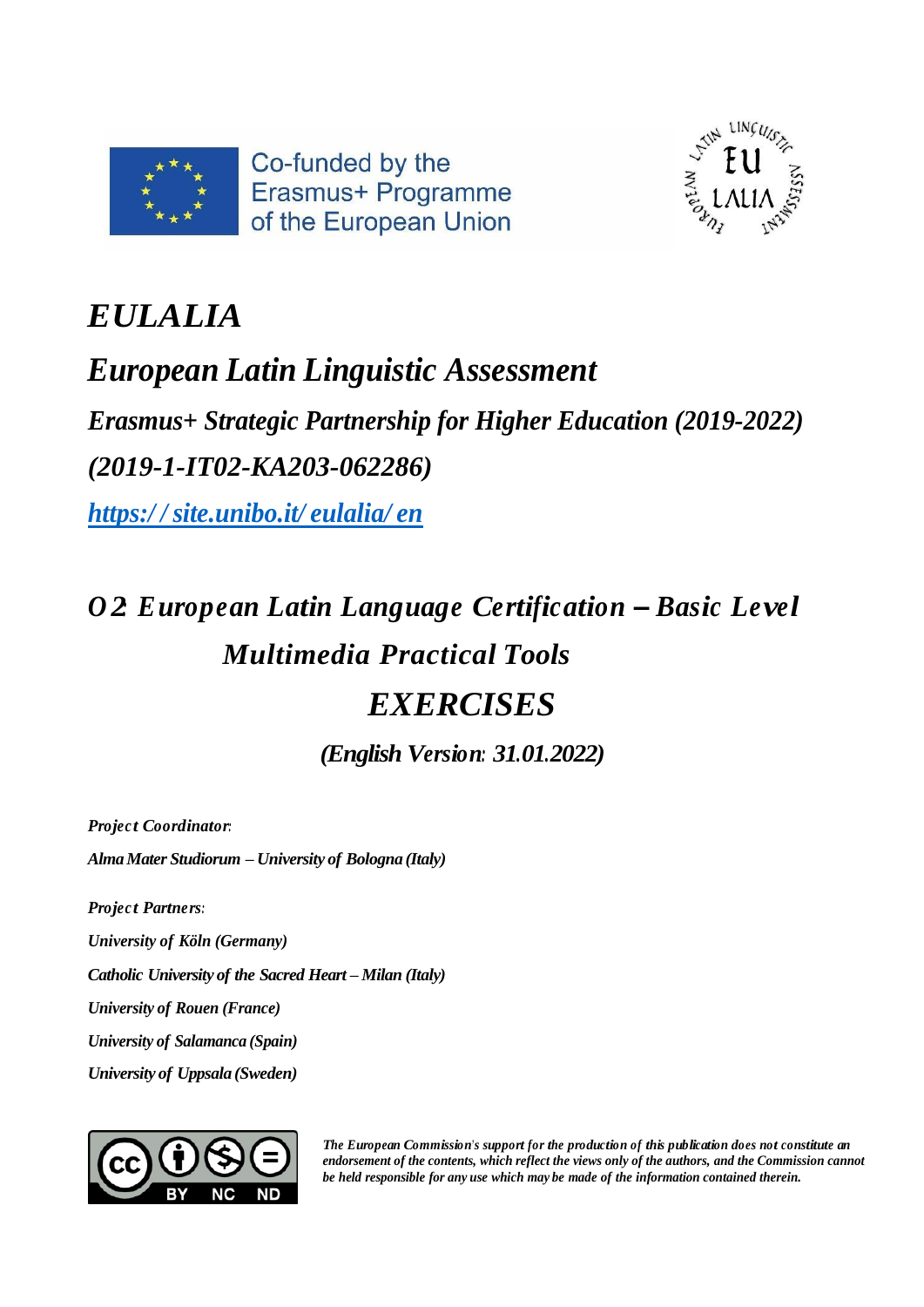# **Sample of training exercises – Hygini Fabulae 125,3**

## **De Odyssea: Polyphemus (A1)**

*Ulixes, cum domum redire vellet, in Siciliam pervenit. Ibi homines quaesivit et cum sociis speluncam intravit.*

**Inde** ad Cyclopem Polyphemum Neptuni filium. Huic responsum erat ab **augure** Telemo Eurymi filio, ut **caveret**, ne ab Ulixe **excaecaretur**. Hic media **fronte** unum oculum habebat et **carnem** humanam **epulabatur**.

Qui postquam **pecus** in **speluncam redegerat**, **molem saxeam** ingentem ad **ianuam**

- 5 **opponebat**. Qui Ulixem cum sociis **inclusit** sociosque eius **consumere** coepit. Ulixes cum videret eius **immanitati** atque **feritati resistere** se non posse, **vino**, quod a Marone acceperat, eum **inebriavit** seque "**Utin**" vocari dixit. Itaque cum oculum eius **trunco ardenti exureret**, ille **clamore** suo ceteros Cyclopas **convocavit** eisque **spelunca praeclusa** dixit: "Utis me excaecat." Illi credentes eum deridendi gratia<sup>1</sup> dicere
- 10 **neglexerunt**. At Ulixes socios suos ad **pecora alligavit** et ipse se ad **arietem** et ita exierunt.

| Glossarium |  |
|------------|--|
|            |  |

**.** 

| summarium,<br>Z.4, 9 | spelunca, ae, f. |                                                            |  |
|----------------------|------------------|------------------------------------------------------------|--|
| Z.1                  | inde             | sc.: pervenit.                                             |  |
|                      | augur, is, m.    | is, qui id scit, quod erit                                 |  |
| Z.2                  | cavere           |                                                            |  |
|                      | frons, ntis, f.  |                                                            |  |
| Z.2/9                | excaecare        | aliquem caecum facere. Is, qui caecus<br>est, nihil videt. |  |
| Z.3                  | caro, carnis, f. | hic: corpus                                                |  |

<sup>&</sup>lt;sup>1</sup> deridendi gratia – in order to make fun of them.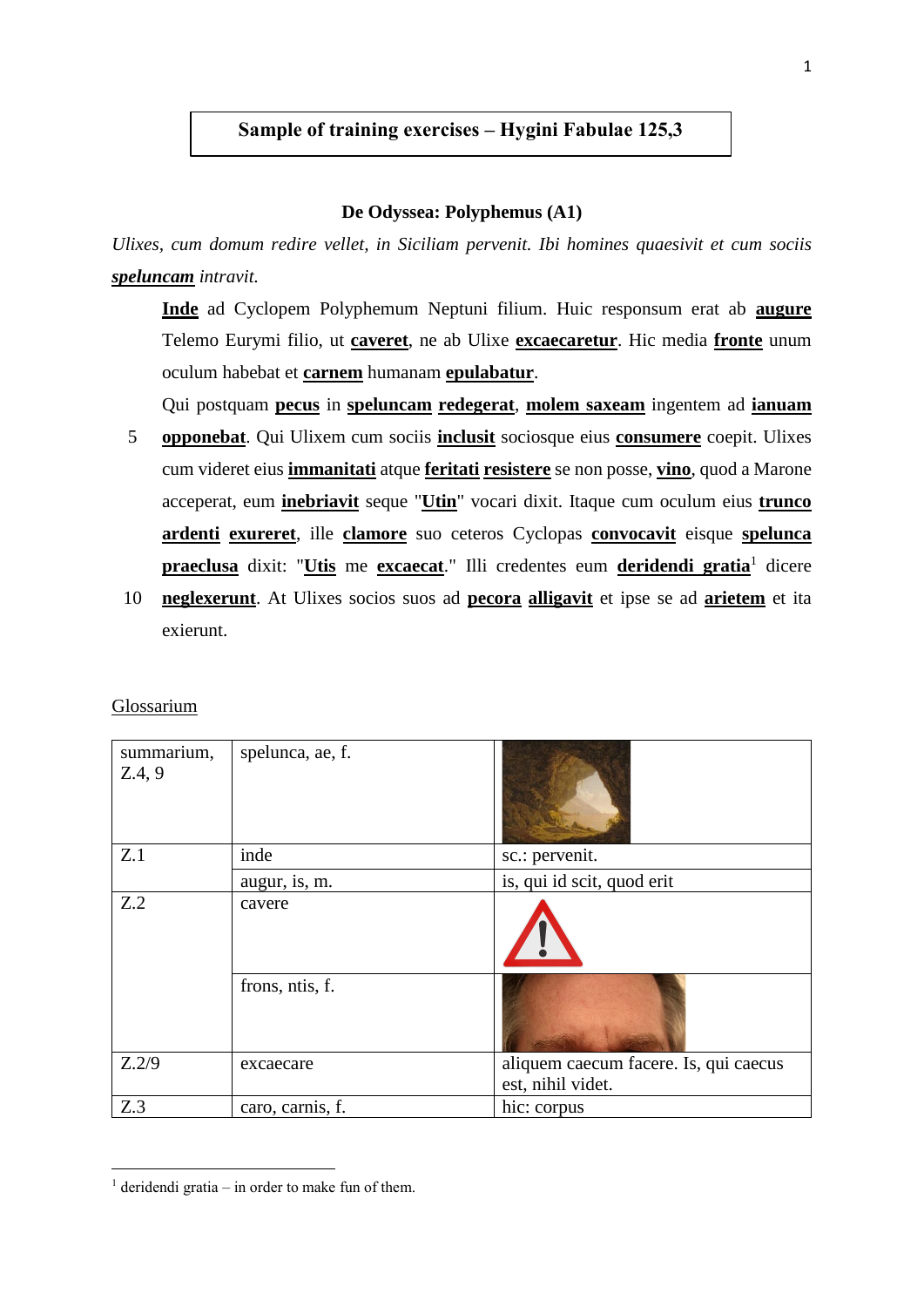|               | epulari                          |                                                                    |
|---------------|----------------------------------|--------------------------------------------------------------------|
| Z.4/10<br>Z.4 | pecus, oris, n.                  |                                                                    |
|               | redigere                         | ducere                                                             |
|               | moles saxea                      | saxum                                                              |
|               | ianua, ae, f.                    |                                                                    |
| Z.5           | opponere                         | ponere                                                             |
|               | includere                        | claudere                                                           |
|               | consumere                        |                                                                    |
| Z.6           | immanitati atque feritati resis- | Polyphemus monstrum ingens est;                                    |
|               | tere                             | Ulixes socios defendere non potest.                                |
|               | vinum                            |                                                                    |
| Z.7           | inebriare                        | Ulixes Polyphemo multum vini dedit.<br>Tum Polyphemus ebrius fuit. |
| Z.7/9         | Utis, Akk.: Utin                 | nemo, Akk.: neminem                                                |
| Z. 9          | trunco ardenti exurere           | oculum excaecare +                                                 |
|               | clamore convocavit               | Polyphemus ceteros Cylpas vocavit.                                 |
|               | praecludere                      | claudere                                                           |
| Z. 10         | neglegere                        | Ceteri Cyclopae verba Polyphemi<br>audire nolunt.                  |
|               | ad pecora alligare               | $\sim$ pecora tenere                                               |
|               | aries, etis, m.                  |                                                                    |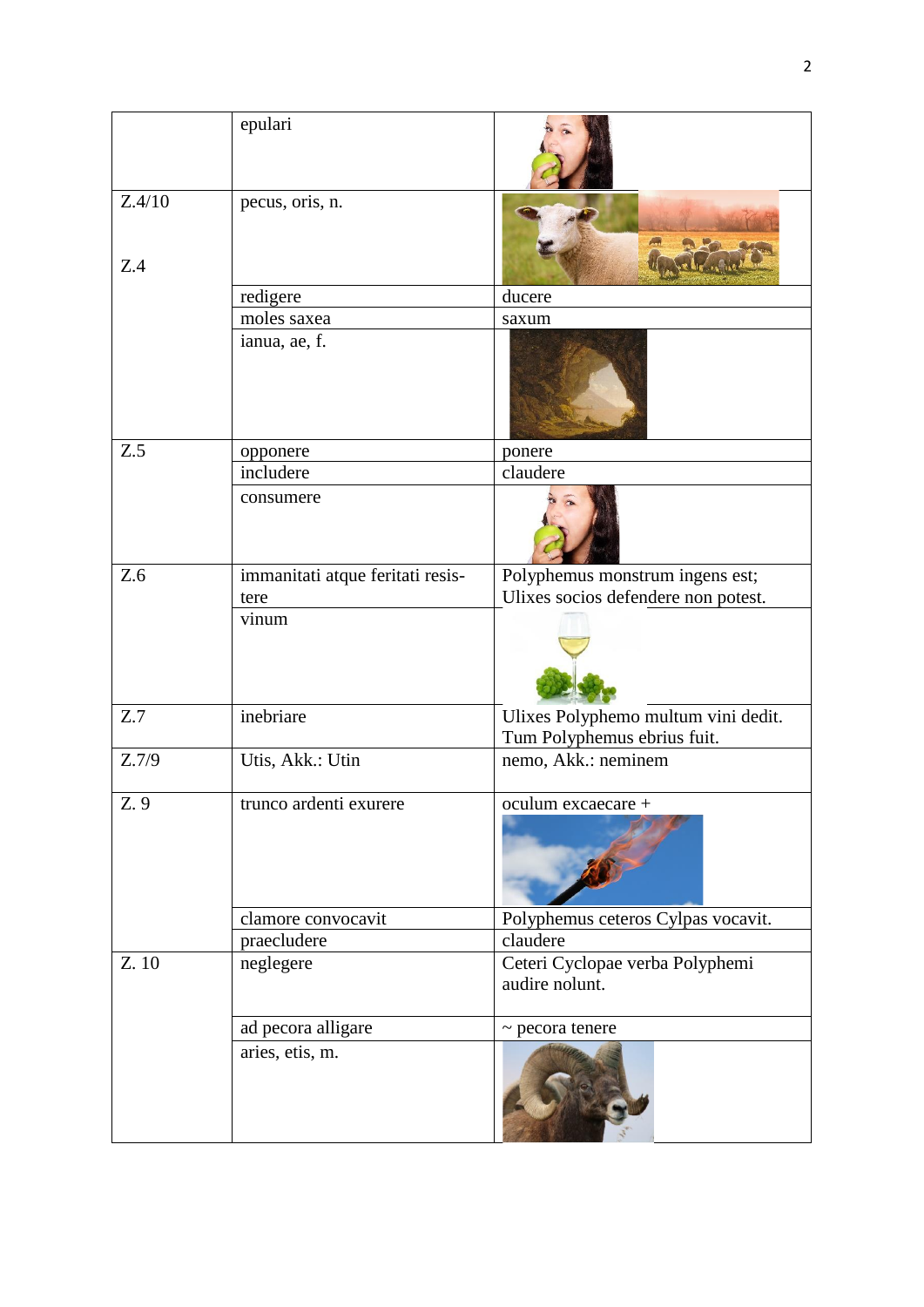# **1) Put the events into the right order by writing down numbers from 1 to 6 in the boxes.**

- a) Polyphemus Cyclopas **convocat** et de scelere queritur.
- b) Ulixes et socii **pecore** utuntur et e spelunca fugiunt.
- c) Ceteri Cyclopae Polyphemo non credunt.
- d) Polyphemus **pecus** in **speluncam** ducit et **speluncam** saxo claudit.
- e) Ulixes cum sociis ad **speluncam** Polyphemi pervenit.
- f) Ulixes Polyphemo vinum dat et Cylopem **excaecatur**.

**2) What does Ulixes do and what Polyphemus? Write the corresponding numbers behind the names.** 

Ulixes \_\_\_\_\_\_\_\_\_\_\_\_\_\_\_\_\_\_\_\_\_

Polyphemus \_\_\_\_\_\_\_\_\_\_\_\_\_\_\_\_\_\_\_\_\_

- 1. ... pecus in **speluncam** duxit et **ianuam** clausit.
- 2. ... homines **consumpsit** et interfecit.
- 3. ... vinum acceptum dedit.
- 4. ... hostem petivit et eum **excaecavit**.
- 5. ... Cyclopas **convocavit**.
- 6. ... **pecus** tenens e **spelunca** exiit.

#### **3) Choose whether these statements are right or wrong.**

|              |                                                        | verum | falsum |
|--------------|--------------------------------------------------------|-------|--------|
| a)           | Ulixes <b>dolo</b> utitur, ut e spelunca exire posset. |       |        |
| $\mathbf{b}$ | Polyphemus solus in Sicilia insula vivit.              |       |        |
| $\mathbf{C}$ | Polyphemus nomen Ulixis cognoscit.                     |       |        |
|              | Ulixes homines consumere solet.                        |       |        |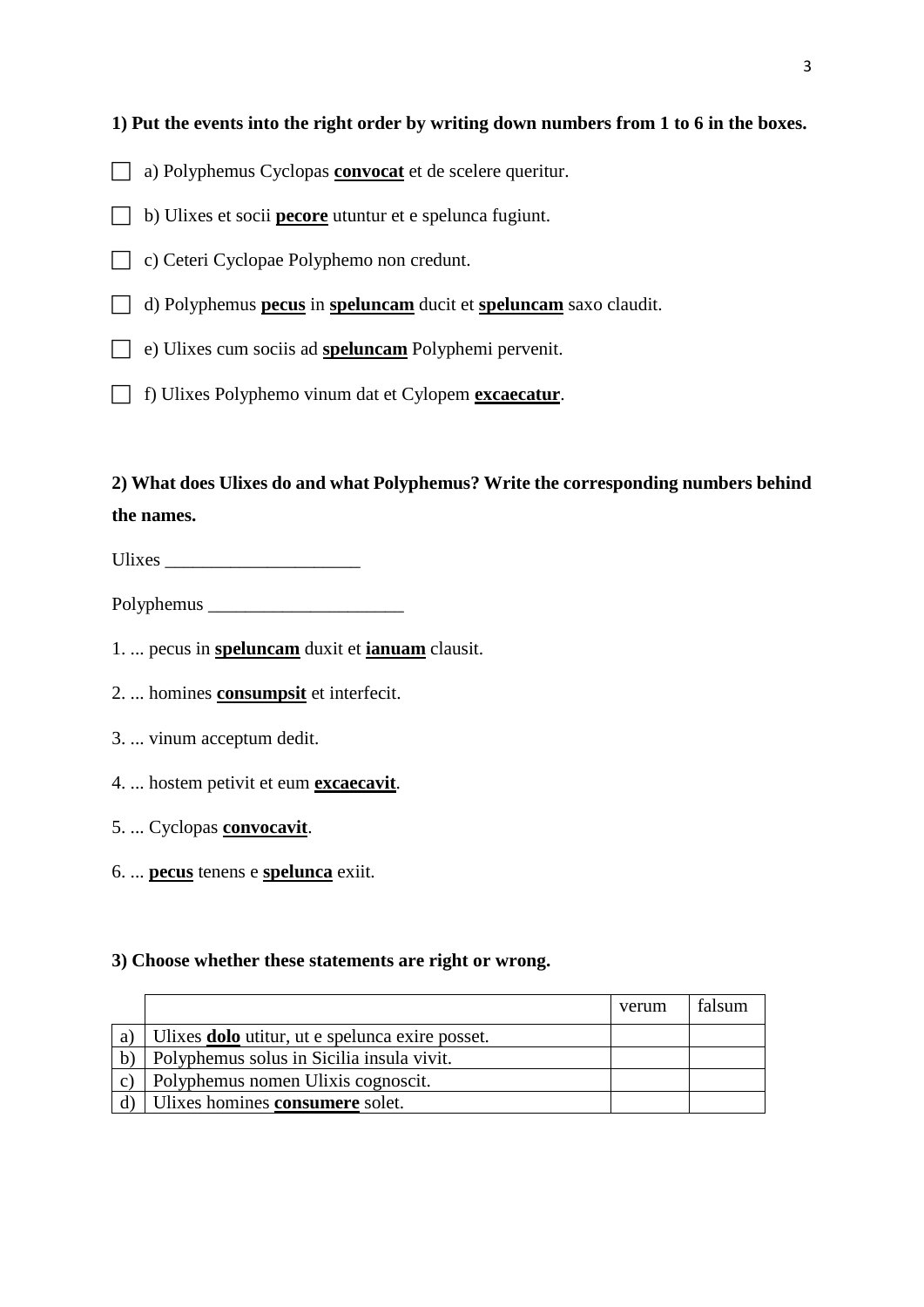## **4) Identify the following grammatical phenomena from the text.**

| <i>ut</i> in 1. 2 initiates<br>a) a final clause<br>b) a comparison<br>c) a temporal clause | <i>ne</i> in 1.2<br>a) is an interjection<br>b) is an interrogative particle<br>c) initiates a final clause<br>d) initiates a consecutive clause |
|---------------------------------------------------------------------------------------------|--------------------------------------------------------------------------------------------------------------------------------------------------|
| d) a consecutive clause                                                                     |                                                                                                                                                  |
| <i>qui</i> in 1.4 is                                                                        | cum in $1.5$                                                                                                                                     |
| a) a linking relative                                                                       | a) initiates a concessive clause                                                                                                                 |
| b) a relative pronoun                                                                       | b) initiates a temporal clause                                                                                                                   |
| c) an interrogative pronoun                                                                 | c) is a personal pronoun                                                                                                                         |
| d) an indefinite pronoun                                                                    | d) is a preposition                                                                                                                              |
|                                                                                             |                                                                                                                                                  |
| <i>quod</i> in 1.6 initiates                                                                | vocari in l. 7 is                                                                                                                                |
| a) a final clause                                                                           | c) future infinitive passive                                                                                                                     |
| b) a causal clause                                                                          | b) present infinitive passive                                                                                                                    |
| c) reported speech                                                                          | a) present infinitive active                                                                                                                     |
| d) a relative clause                                                                        | d) future participle active                                                                                                                      |
| <i>ardenti</i> in $1.8$ is                                                                  | credentes in l. 9 is                                                                                                                             |
| a) nominalized participle                                                                   | a) a nominalized participle                                                                                                                      |
| b) an attributive participle                                                                | b) an attributive participle                                                                                                                     |
| c) predicative noun                                                                         |                                                                                                                                                  |
|                                                                                             | c) predicative noun                                                                                                                              |

# **5) Transform the underlined parts as suggested.**

a) Qui Ulixem cum sociis includit sociosque eius consumere coepit. (includere, includo, inclusi, inclusum)

→ Polyphemus, **postquam** Ulixem cum sociis\_\_\_\_\_\_\_\_\_\_\_\_\_\_\_\_\_\_\_\_\_\_\_\_, socios eius consumere coepit. **(build a phrase with** *postquam***)**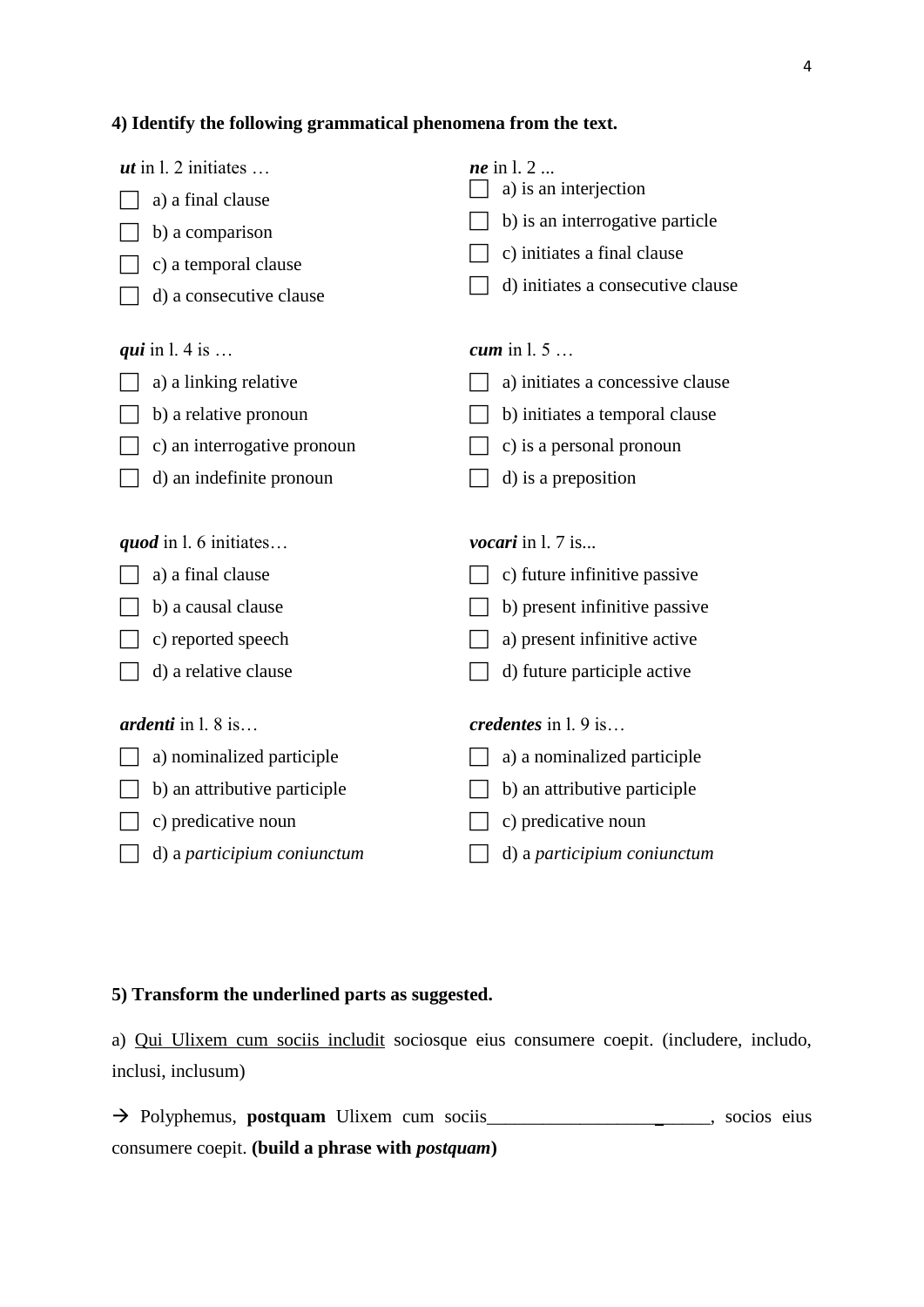b) Itaque cum oculum eius trunco ardenti exureret, ille clamore suo ceteros Cyclopas convocavit eisque id dixit.

→ Itaque cum oculum eius trunco ardenti exureret, ille clamore suo ceter\_\_ Cyclop\_\_\_ convoca\_\_\_\_ id dixit. **(complete the** *ablativus absolutus***)**

c) Ulixes cum videret eius immanitati atque feritati resistere se non posse, vino, quod a Marone acceperat, eum inebriavit seque "Utin" vocari dixit.

→ Ulixes, **ubi primum** \_\_\_\_\_\_\_\_ eius immanitati atque feritati resistere se non posse **(build a phrase with** *ubi primum*), vino a Marone \_\_\_\_\_\_\_\_\_\_\_\_\_\_\_ eum inebriavit seque "Utin" vocari dixit. (**use a** *participium coniunctum*)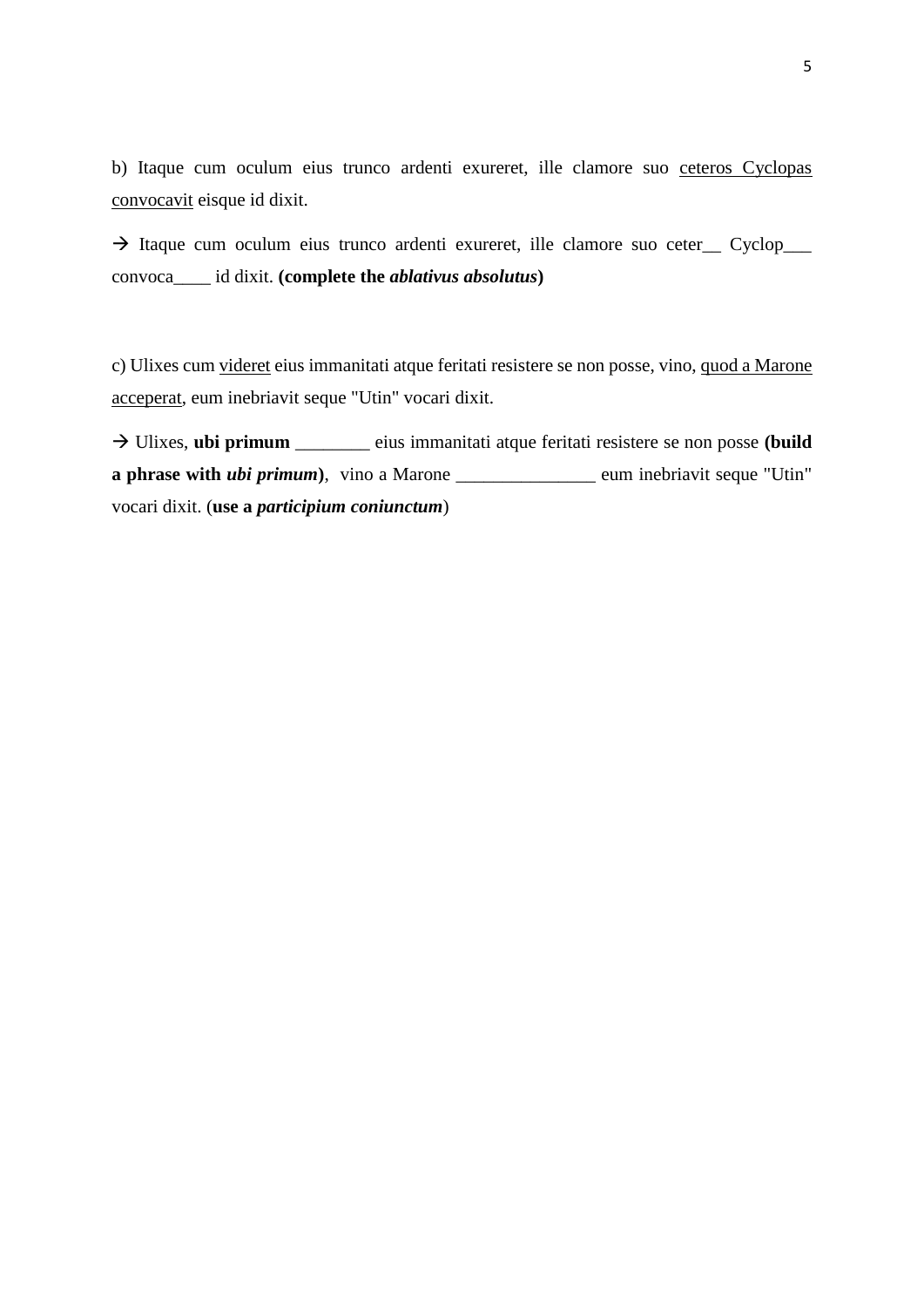# **Sample of training exercises – Hygini Fabulae 126,1-5**

#### **De Odyssea: Eumaeus (A2)**

#### *Ulixes, postquam in Ithacam insulam rediit, ad Eumaeum adiit.*

Ulixes Ithacam pervenit ad quandam **casam**, ubi erat nomine Eumaeus **subulcus** pecoris. (…) Eumaeus eum non **recognoscebat**, quoniam Minerva eum et **habitum** eius **commutaverat**. Eumaeus eum rogavit, unde esset, et ille ait se **naufragio** huc pervenisse. Quem cum **pastor interrogaret**, an Ulyssem vidisset, dixit se comitem eius

5 esse et signa et **argumenta** coepit dicere. (…) Tunc Minerva **effigiem** suam ei **restituit**. Subito **subulcus** ut vidit Ulyssem esse, tenens **amplectans**que **lacrimari** coepit prae gaudio et **admirari**, quid esset, quod eum **immutaverat**.

Glossarium

| Z.1         | casa, ae, f.      | parva domus                           |  |  |  |
|-------------|-------------------|---------------------------------------|--|--|--|
| Z.1,6<br>/4 | subulcus / pastor |                                       |  |  |  |
| Z.2         | recognoscere      | cognoscere                            |  |  |  |
|             | habitus, us, m.   | forma corporis                        |  |  |  |
| Z.3         | commutare         | mutare                                |  |  |  |
|             | naufragium, i, n. | i.e.: navis fracta est                |  |  |  |
| Z.4         | interrogare       | rogare, quaerere                      |  |  |  |
| Z.5         | argumentum, i, n. | id, quod ostendit Ulixem verum dicere |  |  |  |
|             | effigies, ei, f.  | forma corporis                        |  |  |  |
| Z.6         | restituere        | reddere                               |  |  |  |
|             | amplecti          |                                       |  |  |  |
|             | lacrimari         | verbum --> lacrima                    |  |  |  |
| Z.7         | admirari          | mirari                                |  |  |  |
|             | immutare          | mutare                                |  |  |  |